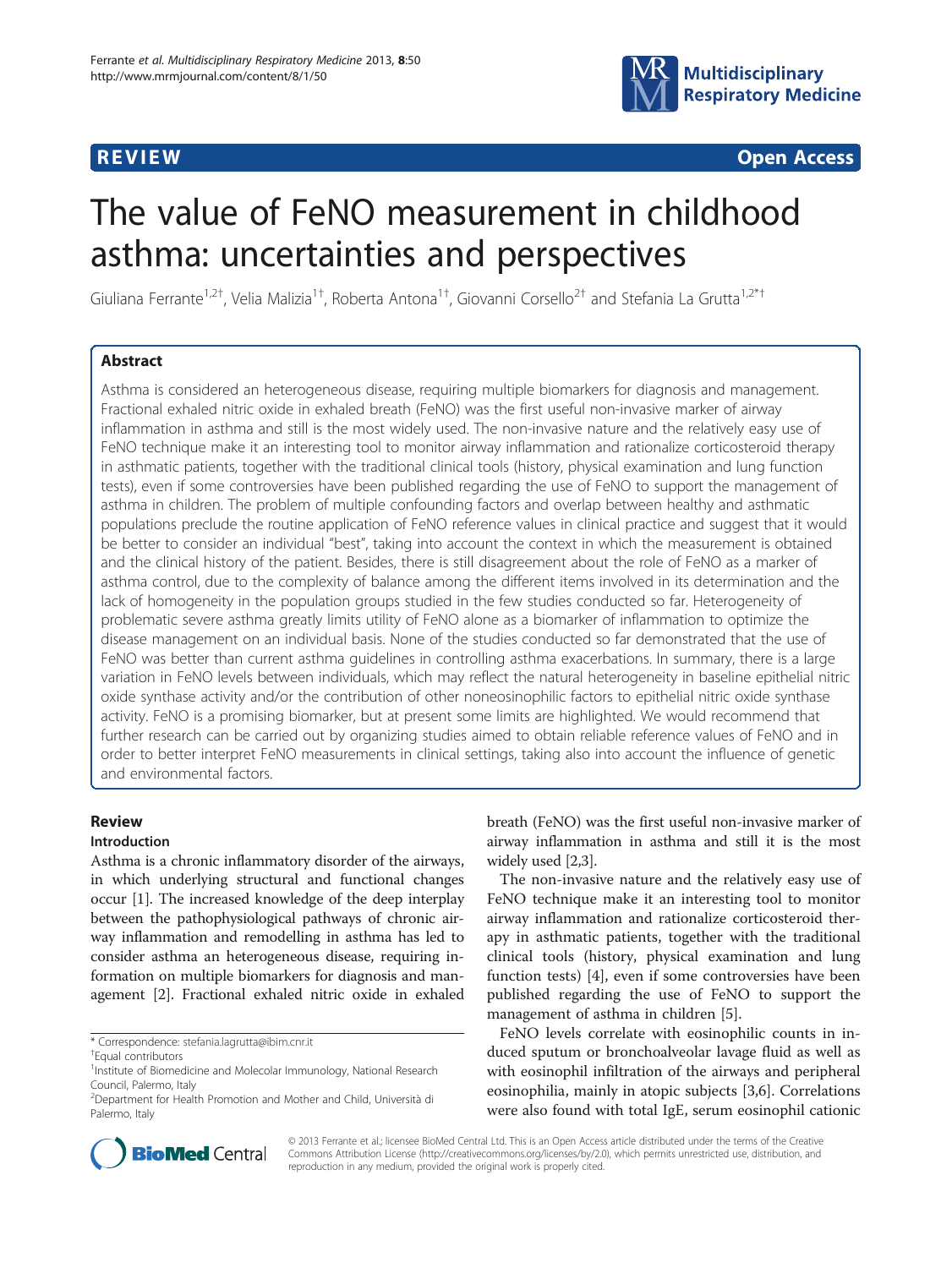protein (ECP) and the number of positive skin prick tests, whereas there are only weak correlations with spirometric outcomes and clinical measures of asthma [[3,7](#page-6-0)].

Nevertheless, more recent findings about the positive cross-correlation of daily fluctuations in FeNO values with symptom scores may open a new vision of this biomarker use in childhood asthma [\[8\]](#page-6-0). Moreover, it has been recently found a linear association between FeNO and bronchial responsiveness in children with and without asthmatic symptoms suggesting the continuity of bronchial inflammation from health to disease and the importance of this measurement together with other clinical end points, such as lung function, symptoms and symptom history [[9](#page-6-0),[10](#page-6-0)].

The aim of this review is to elucidate what could be the role of FeNO in the assessment of asthma severity and control. We will also look at the perspectives of considering the relation between FeNO measurement and various clinical phenotypes of pediatric asthma.

# FeNO reference values: an unresolved issue

Normal values of FeNO and feasibility in children have been already assessed.

FeNO levels in healthy children are below 15 to 25 ppb, depending on several non-disease-related factors, such as: age, gender, height, ethnicity, genetics, self-reported atopy, allergic sensitization, total IgE, time of testing, infections, a nitrate rich diet, exercise, smoking, ambient nitric oxide,

time of the day and season and environmental pollution [[3,11](#page-6-0)-[14](#page-6-0)] (Figure 1). All these confounding factors have to be considered when evaluating FeNO levels in clinical setting, because they may influence FeNO values and, consequently, patient's management [\[6,15\]](#page-6-0).

Studies aimed to define the right cut-point to diagnose asthma using FeNO pointed to a range from 20 to 25 ppb, even if these values may range from 22 to 44 ppb in subjects with well-controlled asthma. This suggests that there is an overlap between mean FeNO levels in healthy and asthmatic people [\[4\]](#page-6-0).

There is also evidence that atopy, mainly allergic sensitization to perennial allergens, is per se able to significantly affect FeNO levels playing an important role in elevating nitric oxide (NO) production, even in asymptomatic subjects, probably through long-lasting inflammatory stimuli in the airways. In our experience, a significant relation between FeNO values and number of positive skin tests was found, with the highest FeNO levels observed in atopic children with doctor-diagnosed asthma. This suggests that atopy and asthma may be the most consistent predictor of high FeNO levels [\[7](#page-6-0)].

The problem of multiple confounding factors and overlap between healthy and asthmatic populations preclude the routine application of FeNO reference values in clinical practice and suggests that it would be better to consider an individual "best", taking into account the context in which the measurement is obtained and the clinical

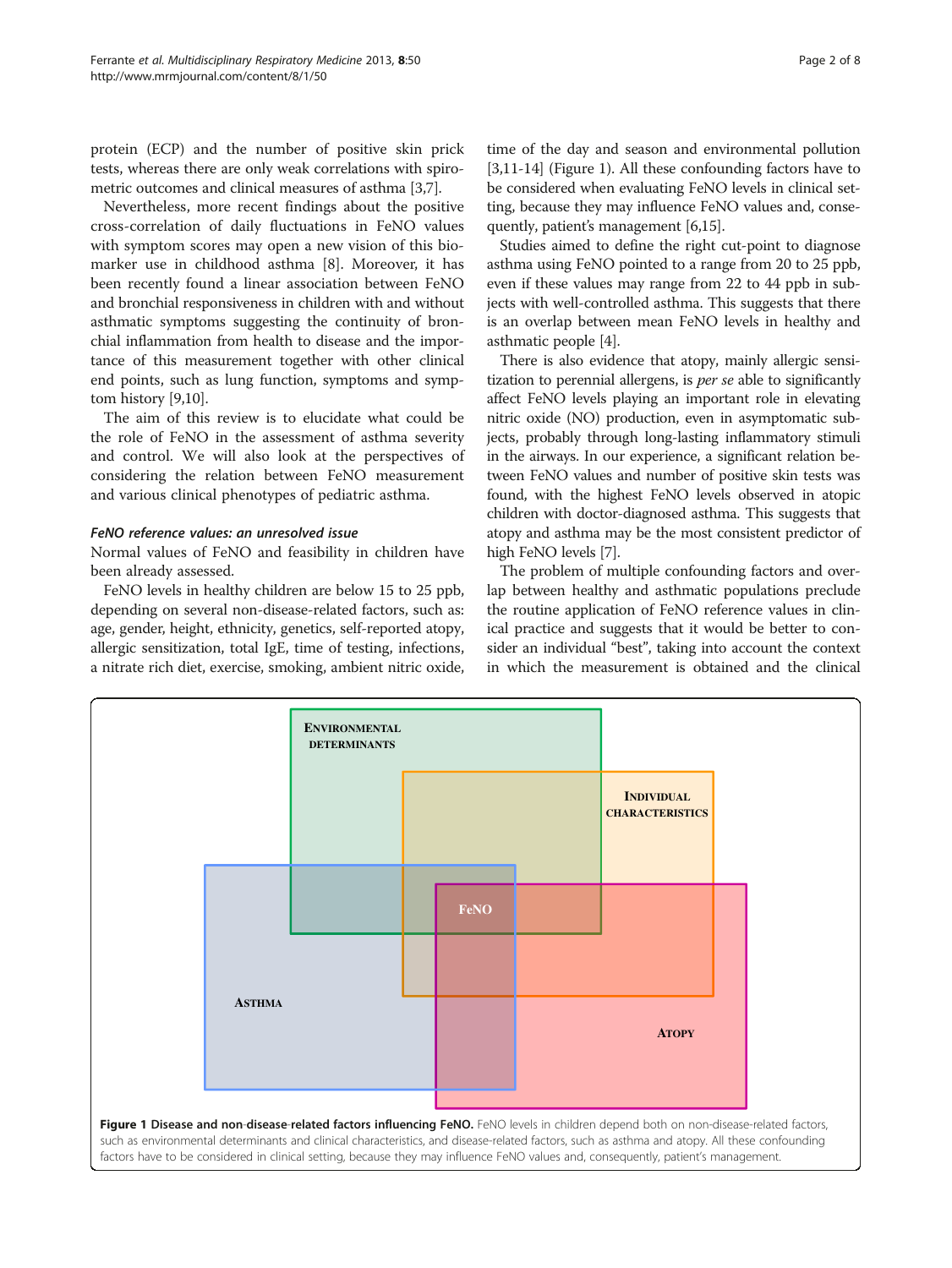history of the patient [\[4](#page-6-0)]. In fact, FeNO values are highly reproducible in an individual, so it might be more successful to use personalized cut-off values for each subject, rather than using a single cut-off value for all patients [[2\]](#page-6-0).

#### Asthma control and FeNO

The goal of asthma treatment is achieving control of symptoms and airway inflammation and maintaining pulmonary function [\[9](#page-6-0)].

The need for a reliable method to assess the level of asthma control is related to the recent update of international guidelines, suggesting that tailored asthma treatment to the level of disease control, rather than severity, should be performed [[16](#page-6-0)].

Although the burden of airway inflammation in the clinical phenotypes is still under debate, inflammation has an important pathophysiological role for the management of chronic respiratory diseases and is relevant in guiding pharmacological therapy [\[17,18](#page-6-0)]. In this context, FeNO might be an useful tool in evaluating asthma control.

FeNO values are related to several markers of asthma control, such as night time symptoms, beta-agonist use, and bronchodilator reversibility [\[19](#page-6-0)], as well as to the use of oral or inhaled steroid treatment [[20\]](#page-6-0). In addition, previous studies showed that FeNO is raised in asthmatic children, especially when asthma is uncontrolled and during exacerbations [[15](#page-6-0)]. Hence, FeNO may provide useful information about airway inflammation as a complementary tool to lung function tests, in order to obtain a better control of asthma symptoms and an optimal rationalization of antiinflammatory therapy.

Conversely, recent studies found that a treatment aimed at lowering FeNO levels in asthmatic children cannot improve clinical markers of asthma control [\[21\]](#page-6-0), and inconsistent data were found about the correlations between FeNO and Asthma Control Test scores, both in adults and in children [[9\]](#page-6-0). So, there is generally no evidence that the measurement of FeNO adds value as a predictor of asthma control compared to conventional tests of lung function or that regular measurement of FeNO leads to important benefits in adjusting the dose of steroid therapy, thus this value alone cannot be recommended to assess asthma control [\[4](#page-6-0)]. However, it should be noted that the disagreement between FeNO and lung function is probably due to the lack of homogeneity of the different population groups of children studied, with different inclusion criteria, concerning the severity of asthma, the use of inhaled corticosteroid therapy and dosage, presence of atopy, as well as different definitions of control used [[5,22](#page-6-0)] (Table 1).

In summary, there is still disagreement about the role of FeNO as a marker of asthma control, due to the complexity of balance among the different items involved in its determination and the lack of homogeneity in the population groups studied in the few studies conducted so far (Figure [2](#page-3-0)). Because of the complex nature of the disease, asthma control reasonably needs more than one

| Author                                           | Age range (years) | Subjects (number)                               | Correlation                                                                                      | <b>Direction of effect</b> |
|--------------------------------------------------|-------------------|-------------------------------------------------|--------------------------------------------------------------------------------------------------|----------------------------|
| Covar RA, JPediatr 2003                          | $5 - 12$          | 92 with mild to<br>moderate asthma              | . degree of bronchial<br>hyperresponsiveness                                                     | Yes                        |
|                                                  |                   |                                                 | . bronchodilator reversibility                                                                   |                            |
|                                                  |                   |                                                 | . allergen skin prick tests                                                                      |                            |
|                                                  |                   |                                                 | . serum IgE                                                                                      |                            |
|                                                  |                   |                                                 | . eosinophil count                                                                               |                            |
|                                                  |                   |                                                 | . nocturnal symptoms, β-agonist<br>use at least once weekly.                                     |                            |
| Smith AD, J Allergy<br>ClinImmunol 2009          | $12 - 75$         | 73 with chronic asthma<br>in treatment with ICS | . asthma control (changes in<br>symptoms, bronchodilator use,<br>diurnal peak flows, spirometry) | No                         |
| Fritsch M. Pediatr<br>Pulmonol 2006              | $6 - 18$          | 47 with mild to moderate<br>persistent asthma   | . dose of ICS ( $p < 0.002$ )                                                                    | Yes                        |
|                                                  |                   |                                                 | . b-agonist use 2 weeks prior<br>to a visit $(p<0.05)$                                           |                            |
|                                                  |                   |                                                 | . asthma symptoms ( $p < 0.0001$ )                                                               |                            |
|                                                  |                   |                                                 | . bronchial hyperresponsiveness ( $p = 0.02$ )                                                   |                            |
| Waibel V. Pediatr<br>Pulmonol 2012               | 12 (mean age)     | 107 with a diagnosis of asthma                  | . C-ACT                                                                                          | No                         |
| Cabral ALB, AnnalsAllergy<br>Asthma Immunol 2009 | $7 - 14$          | 32 with moderate-to-severe<br>asthma            | . risk for exacerbations                                                                         | No                         |
| Green RJ, Chest 2013                             | $4 - 11$          | 71 with atopic asthma                           | . spirometry                                                                                     | No                         |
|                                                  |                   |                                                 | . ACT                                                                                            |                            |

#### Table 1 Asthma control and FeNO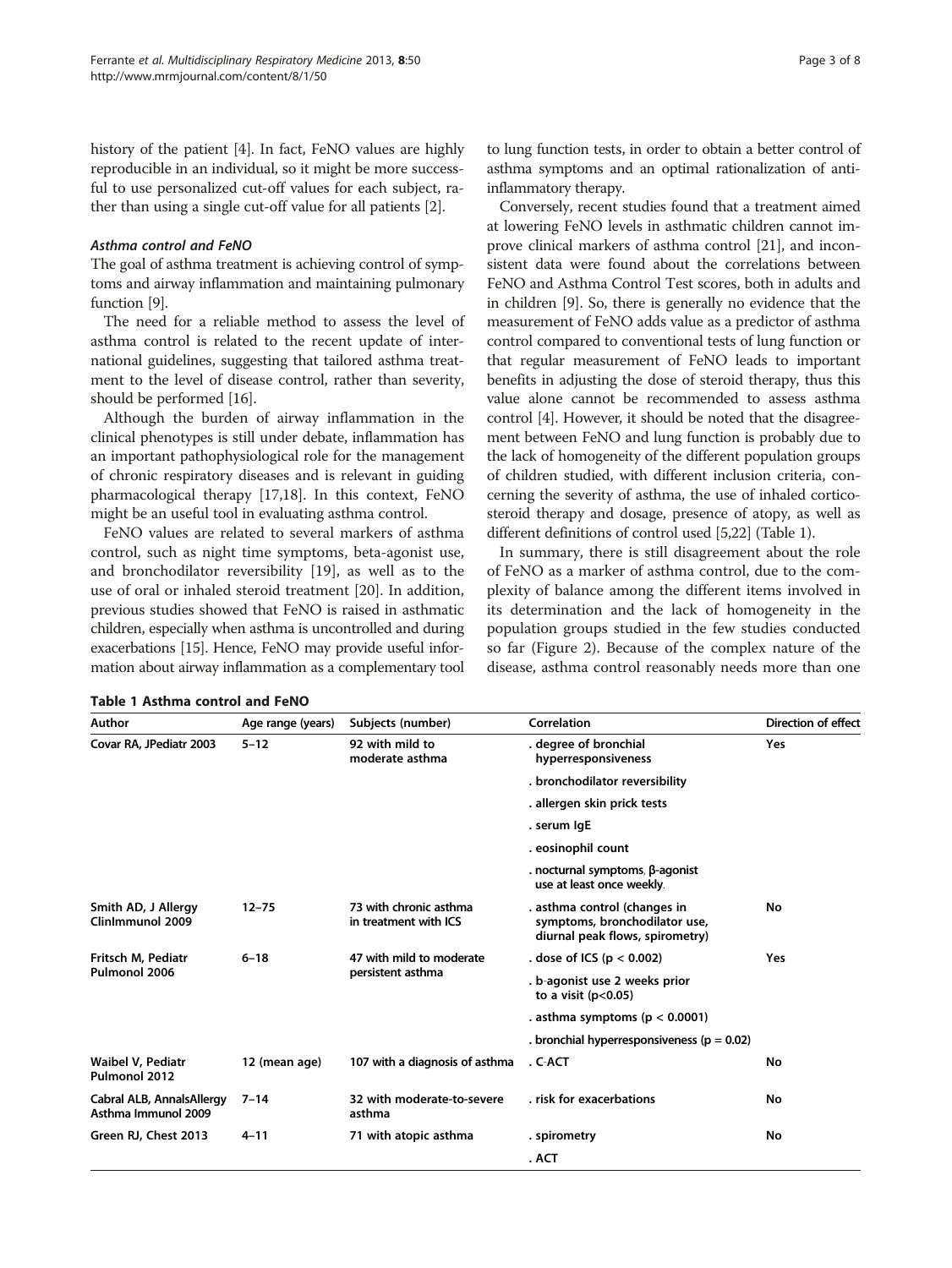<span id="page-3-0"></span>

tool in assessment and both physician evaluation and objective testing are required [[5\]](#page-6-0).

#### Severity of asthma and FeNO

Although the majority of children with asthma respond well to standard therapy, a significant proportion still have problematic, severe disease that is not controlled with conventional management.

The utility of FeNO for monitoring children with moderate-to-severe asthma is uncertain. In fact, studies aimed to evaluate FeNO usefulness as a predictor of asthma exacerbations show conflicting results. Moreover, there is not consensus yet about the optimal FeNO cut-point level to define high risk of exacerbation. A recent study by Cabral et al. showed no benefits in tapering ICS doses in atopic children by monitoring FeNO levels, suggesting that this tool has a limited value as a predictor of asthma exacerbations [\[22](#page-6-0)]. Conversely, some data reported that FeNO might be helpful in predicting and preventing exacerbations. Gagliardo et al. found a significant correlation between FeNO levels and other markers of inflammation, such as sputum eosinophilia and IL-8, and the number of severe exacerbations in asthmatic children [\[23\]](#page-6-0). More recently, Van der Valk et al. studied longitudinal daily FeNO measurements in relation to exacerbations in atopic asthmatic children founding changes in FeNO prior to moderate, but not severe, exacerbations. The Authors speculated that moderate exacerbations were probably preceded by increased eosinophilic airway inflammation and that the level of cross-correlation between FeNO levels and symptoms could identify children at risk for exacerbations. However the study sample size was small and the

therapeutic intervention with inhaled corticosteroid (ICS) could have modified the association between FeNO and exacerbations [\[24](#page-6-0)] (Table [2\)](#page-4-0).

Some factors such as genetic variation in FeNO levels, increased diffusion of NO in asthmatic airways, the association of FeNO with atopy and airway hyperresponsiveness, may have weight on child's asthma difficult to control leading to higher FeNO levels [\[25\]](#page-6-0). Moreover, it has been emphasized that many children may have factors apart from the underlying severity of asthma that contribute to their severe disease, including comorbidities, socioeconomic problems, adverse environmental exposures (such as tobacco smoke, relevant allergens and other harmful factors), psychological problems and poor adherence to treatment.

Hence, heterogeneity of problematic severe asthma greatly limits utility of FeNO alone as a biomarker of inflammation to optimize the disease management on an individual basis.

#### Management of asthma and FeNO

There is a strong interest to use FeNO as a guide for asthma treatment, based on the premise that FeNO reflects airway inflammation. In fact, in some studies FeNO is validated as a useful tool both in diagnosing and managing patients with atopic asthma [[26](#page-6-0)].

Sensitivity and specificity of FeNO measurements were showed to be acceptable to discriminate asthma from other non-asthmatic conditions in previous clinical studies. However, it should be remembered that normal FeNO levels do not exclude the diagnosis of asthma, especially in non atopic subjects. On the other hand, elevated values, while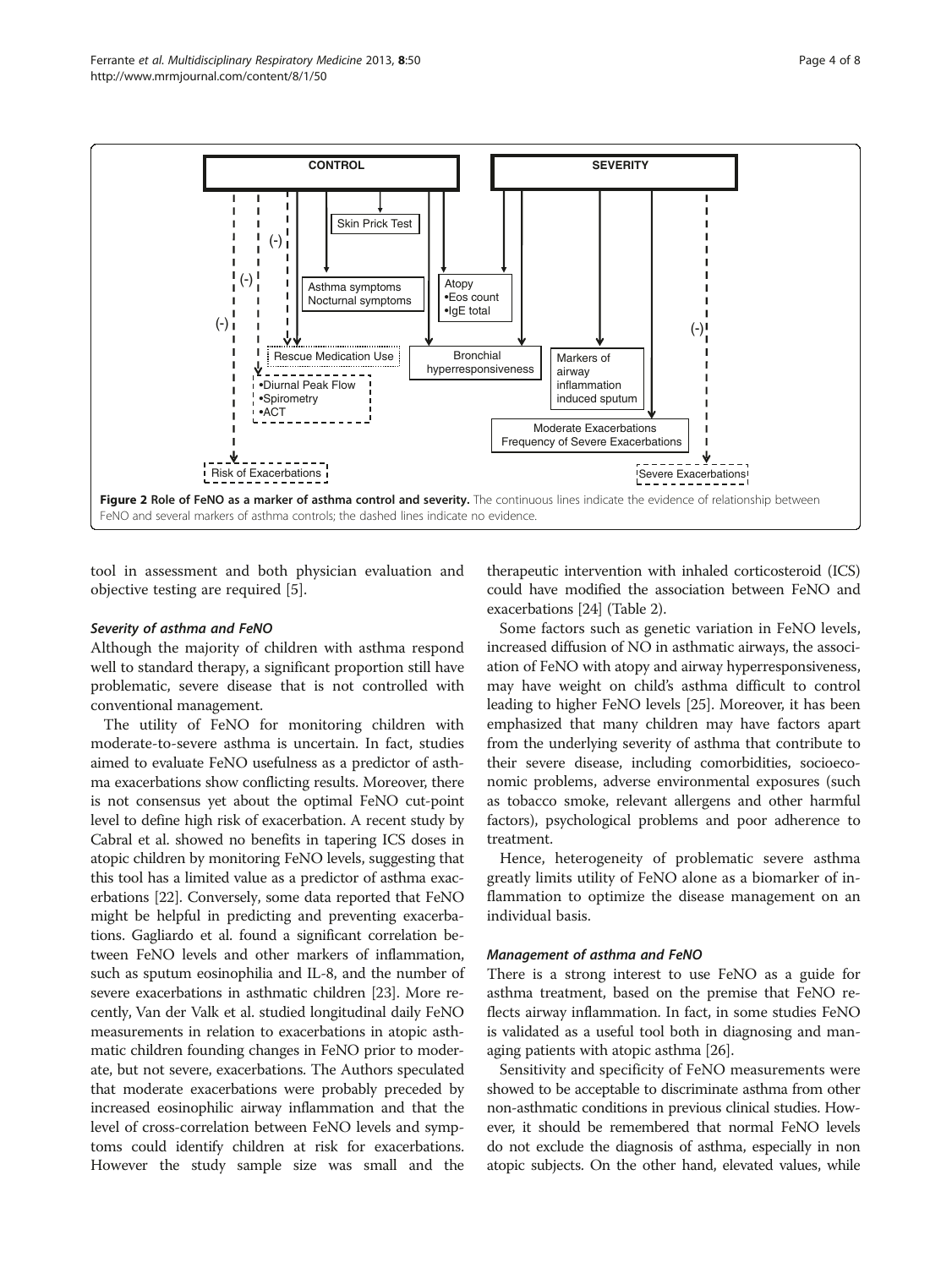<span id="page-4-0"></span>Table 2 Asthma severity and FeNO

| Author                                     | Age range (years) | Subjects (number)                             | Correlation                                     | <b>Direction of effect</b> |
|--------------------------------------------|-------------------|-----------------------------------------------|-------------------------------------------------|----------------------------|
| Gagliardo R,<br>PediatrAllergyImmunol 2009 | $6 - 14$          | 35 with asthma                                | . eosinophilia in induced sputum                | Yes                        |
|                                            |                   |                                               | . IL-8 in induced sputum                        |                            |
|                                            |                   |                                               | . allergen skin prick tests                     |                            |
|                                            |                   |                                               | . number of severe exacerbations                |                            |
| Van der Valk RJ, Allergy 2012              | 10.9 (mean age)   | 72 with asthma                                | moderate exacerbations                          | <b>Yes</b>                 |
| Franklin PJ, Thorax 2003                   | $11.5$ (mean age) | 155 enrolled from an<br>unselected population | . atopy ( $p < 0.001$ )                         | <b>Yes</b>                 |
|                                            |                   |                                               | . level of AR ( $p = 0.005$ )                   |                            |
|                                            |                   |                                               | . blood eosinophil count ( $p = 0.007$ )        |                            |
|                                            |                   |                                               | . bronchial hyperresponsiveness<br>$(p = 0.02)$ |                            |

#### AR airway reactivity.

suggesting asthma, might be insufficient for the diagnosis and management of the disease, mainly in clinically controlled patients [\[27\]](#page-6-0). Thus, the question is whether to treat patients according to the clinical control and lung function tests or according to the FeNO values, which may suggest a latent inflammation [\[26\]](#page-6-0).

It has been suggested that FeNO may be more appropriate for tapering, rather than for stepping up antiinflammatory treatment and could be used mainly as an indicator of the patient's compliance with the prescribed therapy [\[3](#page-6-0)]. In addition, the relatively rapid change of FeNO levels after steroid treatment suggests its utility in monitoring adherence to and response to therapy, being an indicator of patient compliance with the prescribed therapy [\[2,4](#page-6-0)].

Nevertheless, two meta-analysis of paediatric studies showed that FeNO monitoring lead to increased use of ICS, without significant influence on lung function outcomes  $(FEV<sub>1</sub>)$  compared to conventional management [[28,29](#page-6-0)]. In fact, while two studies have failed to observe any improvement in asthma control compared with the use of standard asthma guidelines, even using a daily FeNO monitoring [[30,31](#page-6-0)], other two studies showed an increased ICS dose in FeNO follow up group compared to conventional follow up group with no changes in asthma control [[21](#page-6-0)]. In summary, none of these studies was able to demonstrate that the use of FeNO was better than current asthma guidelines in controlling asthma exacerbations. Moreover, the data suggest that using FeNO to tailor the dose of ICS cannot be recommended in routine clinical practice, because of the danger of excessive doses without significant changes in clinical outcomes. High FeNO levels may be caused by non-disease related factors that clinicians should be aware of in asthma management. To date, a guideline-based approach still remains essential [\[28](#page-6-0)].

In 2011, the American Thoracic Society (ATS) guidelines suggested that decision cut-points rather than reference values have to be used in FeNO levels interpretation. Specifically, the guidelines stated FeNO values  $<$  25 ppb

(20 ppb in children <12 years) a low likelihood of eosinophilic inflammation and corticosteroid response, while FeNO values >50 ppb (35 ppb in children <12 years) indicate otherwise [\[4](#page-6-0)]. Similarly, a recent work by See et al. showed that in the US general population there is a large variation of normal FeNO levels; values >39 ppb in subjects aged 12 to 80 years (36 ppb in children aged 6–11 years) indicated abnormality and a high risk of airway inflammation [\[32\]](#page-6-0). These data support the ATS guideline recommendations that clinical interpretation of FeNO should depend on thresholds rather than reference values. However, further studies are needed to get more reliable FeNO cut-off values for treatment decisions [\[28\]](#page-6-0).

#### Asthma phenotypes and FeNO

Asthma is a complex disease characterized by different underlying pathophysiologies. This biological heterogeneity translates into clinical practice in different phenotypes of the disease. Clinical phenotypes of asthma are subgrouped according to characteristics such as symptoms, inflammation, lung function and treatment response. Recently, much effort has been done to link this features with molecular pathways defining the new concept of 'endotype'. This term refers to the patient's characterization including natural history, genetics and clinical features, arising from an underlying specific pathobiology associated with reliable biomarkers and a predictable response to therapy. The identification of this subgroup of patients is fundamental to design a targeted treatment strategy and improve treatment response, achieving the control of the disease. Originally asthma was classified in extrinsic (allergic) and intrinsic (non allergic) asthma. Most recently other asthma phenotypes have been identified, including early onset allergic asthma, exercise induced asthma and non Th2-associated asthma (neutrophilic asthma, obesity-related asthma and smoking asthma) [[33\]](#page-7-0).

Elevated levels of FeNO are reported as a biomarker for an allergic asthma phenotype. Several studies highlighted the relationship between FeNO and eosinophilic airway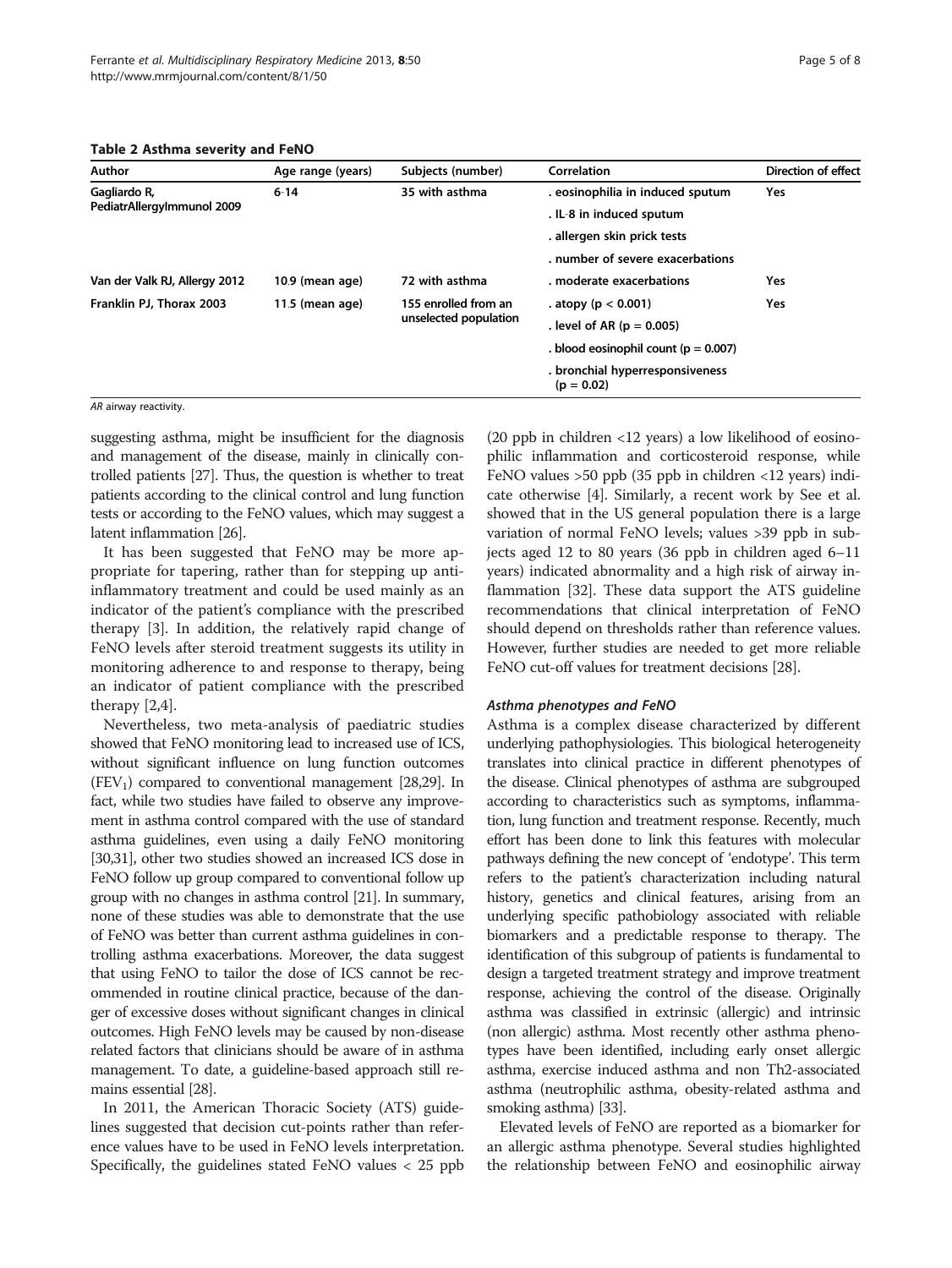inflammation [\[4](#page-6-0)]. Moreover, various studies demonstrated that FeNO is increased in atopic individuals with and without asthma, suggesting that atopy and asthma could be cofactors in determining elevated FeNO levels [\[7](#page-6-0)[,34,35](#page-7-0)].

Recently, it has been shown that baseline FeNO levels are high in children with exercise-induced bronchoconstriction and correlate with the degree of post-exercise bronchoconstriction, suggesting that FeNO may be a predictor of airway hyperresponsiveness to exercise, particularly in asthmatic children sensitive to indoor allergens [\[36\]](#page-7-0).

Many studies evaluated the relationship between FeNO and obesity in asthmatic patients showing no significant relationship between FeNO and Body Mass Index in asthmatic subjects, and suggesting that childhood obesity is not associated with increased airway inflammation [[7,11,](#page-6-0)[37,38\]](#page-7-0).

Finally, there is evidence that active smoking and cigarette smoke exposure are correlated with lower FeNO levels both in adults and in children with asthma. This could be due to different mechanisms according to the type of exposure. Acute exposure induces a marked but transient decrease in FeNO levels related to a negative feedback of inducible NO synthase (iNOS) activity, since tobacco smoke contains high concentrations of nitric oxide. Daily smoke exposure is probably associated with a progressive negative feedback leading to the inhibition of iNOS gene expression [\[6](#page-6-0)].

Despite this evidence, a recent work by Mahut et al. found that FeNO is not associated with a clinically relevant phenotype in asthmatic children, in accordance with other trials failing to demonstrate the clinical usefulness of this measure for asthma control [[39](#page-7-0)].

In summary, there is a large variation in FeNO levels among individuals, which may reflect the natural heterogeneity in baseline epithelial nitric oxide synthase activity and/or the contribution of other noneosinophilic factors to epithelial nitric oxide synthase activity. Interindividual variation in FeNO combined with the inherent heterogeneity of asthma increases the background noise, which renders FeNO a relatively insensitive tool for guiding therapy in all asthmatics [\[40](#page-7-0)]. However, considering the relationship between eosinophilicinflammation and steroid responsiveness in airway disease, it is plausible to use FeNO as an indicator of treatment response. Since not all asthmatic patients respond to ICS therapy, FeNO might help to identify patients with asthma-like symptoms who could benefit or not from corticosteroid treatment [[4\]](#page-6-0).

# **Conclusions**

The development of a diagnostic tool for asthma at an early age, based on non-invasive inflammatory biomarkers in exhaled breath should be a milestone for the good asthma diagnosis and management in childhood. In this context, the data of literature indicate that the assessment of non-invasive markers, such as FeNO in asthmatics,

would be an additional field for the best detection of inflammatory components.

Actually, FeNO assessment shows some advantages, including the good correlation with symptoms of asthma, use of beta-agonist and risk of exacerbations. Since FeNO as a marker of eosinophilic airway inflammation has the potential to serve as an indicator of the adequacy of ICS-antiinflammatory treatment, it could be successfully used to monitor the response to ICS-therapy, improving the tailored steroid therapy in asthmatic children for a better control of the disease [[15](#page-6-0)]. Lastly, FeNO assessment might be useful to identify patients with uncontrolled diseases and to verify the usefulness of new therapeutic approaches [\[41\]](#page-7-0).

Considering the prevalence of childhood asthma and its associated burden, it is mandatory to obtain an optimal control of the disease, improving outcomes for patients as well as reducing costs attributable to poorly controlled patients [\[42\]](#page-7-0). Currently, an economic evaluation of FeNO measurement is scanty, even if Berg and coworkers showed that using FeNO in asthma diagnosis and management in Germany is less costly than management based on standard guidelines; in fact the FeNO assessment cost was offset by the reduction of exacerbations and hospitalizations, due to a better control of the disease, especially in mild to severe adult patients [\[43\]](#page-7-0). Furthermore, a study conducted in the United Kingdom showed similar findings in adults, suggesting that FeNO measurement can be considered a cost-effective alternative to standard tests for both asthma diagnosis and management as well as an useful tool in providing a more complete picture of airway status [\[44\]](#page-7-0). On the contrary, the results from clinical trial in asthmatic children show that FeNO assessment in asthma management is more expensive and does not have predictive value [\[45\]](#page-7-0).

Although FeNO is a promising biomarker, at present some limits are highlighted. Essentially, some disagreement exists about the appropriate cut-off points of normal FeNO level, which is crucial to guide the appropriate clinical response. As previously discussed, its utility is lost when it is applied to all asthmatics because of the underlying heterogeneity of the phenotypes.

In practice, before considering biomarkers for a clinical use, we must appreciate that asthma is a heterogeneous disease and a panel of biomarkers is needed to indicate the various and different underlying disease pathologies. Regardless of the complexity or completeness of a future panel of asthma biomarkers, it is highly unlikely that they will completely replace pulmonary function testing in clinical practice. Indeed, biomarker testing will be designed to complement rather than replace existing methods of clinical diagnosis and disease monitoring.

#### Towards future research

In light of the reviewed evidence, we would recommend that further research can be carried out by organizing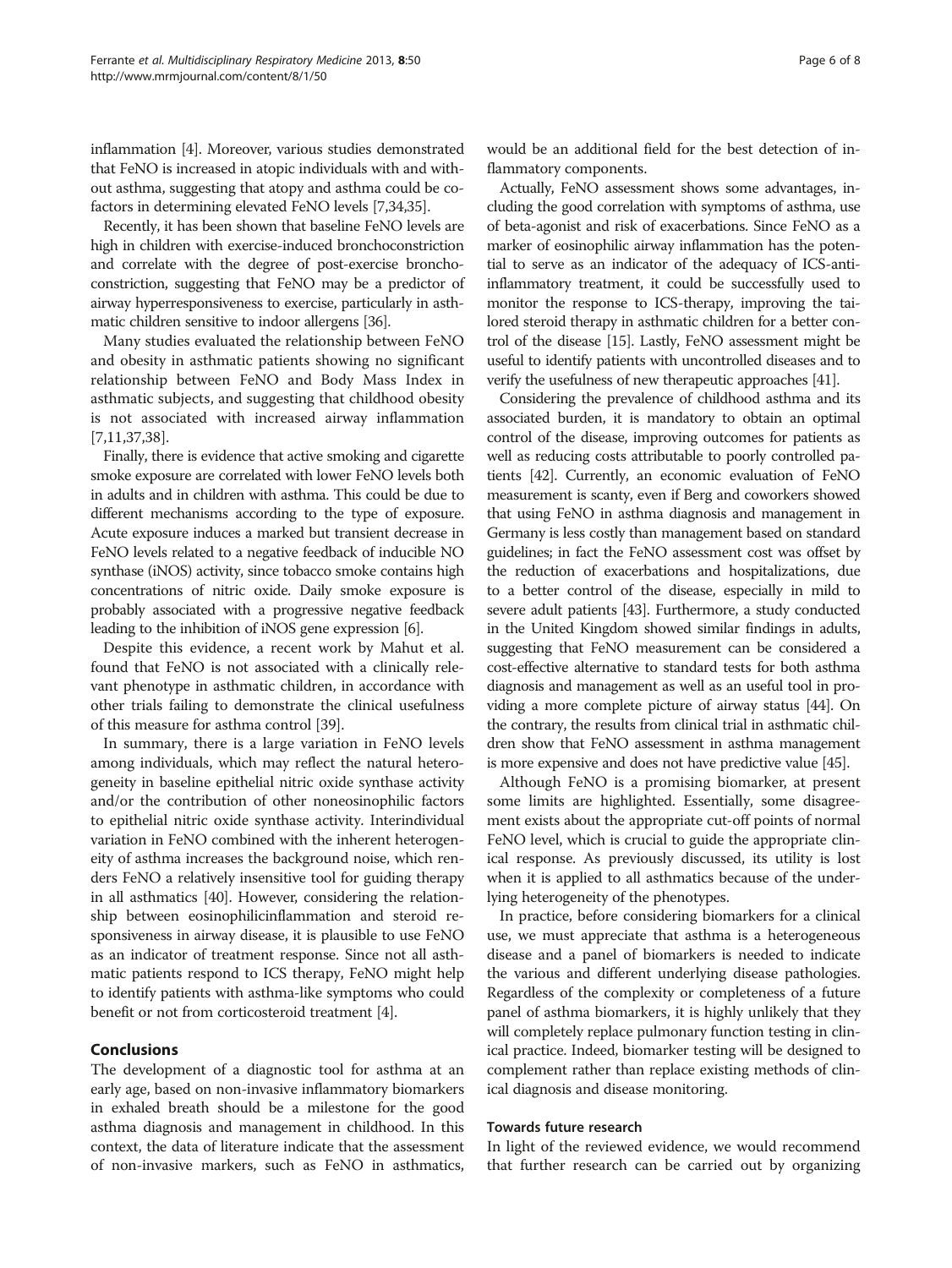<span id="page-6-0"></span>studies aimed to obtain reliable reference values of FeNO, taking also in account the influence of genetic and environmental factors. Moreover, further research is required to better interpret FeNO measurements in clinical settings, as FeNO could be useful in understanding asthmatic patients in whom more than one factor contributes to respiratory symptoms (obesity, anxiety, environmental exposure). Finally, more studies are needed to understand the role of FeNO in monitoring response to therapy [4]. Therefore, a periodically update of specific guidelines relating to this rapidly evolving field of research is strongly desirable.

#### Competing interests

Financial competing interests

• In the past five years the authors have not received reimbursements, fees, funding, or salary from an organization that may in any way gain or lose financially from the publication of this manuscript, either now or in the future. • The authors do not hold any stocks or shares in an organization that may in any way gain or lose financially from the publication of this manuscript, either now or in the future.

• The authors not currently applying for any patents relating to the content of the manuscript. The Authors have not received reimbursements, fees, funding, or salary from an organization that holds or has applied for patents relating to the content of the manuscript.

• The authors do not have any other financial competing interests. Non-financial competing interests

There are not non-financial competing interests (political, personal, religious, ideological, academic, intellectual, commercial or any other) to declare in relation to this manuscript.

#### Received: 22 April 2013 Accepted: 12 July 2013 Published: 31 July 2013

#### References

- 1. Lemanske RF Jr, Busse WW: Asthma: clinical expression and molecular mechanisms. J Allergy Clin Immunol 2010, 125:S95-S102.
- 2. Wadsworth SJ, Sin DD, Dorscheid DR: Clinical update on the use of biomarkers of airway inflammation in the management of asthma. J Asthma Allergy 2011, 4:77–86.
- 3. Dodig S, Richter D, Zrinski-Topic R: Inflammatory markers in childhood asthma. Clin Chem Lab Med 2011, 49:587–599.
- 4. Dweik RA, Boggs PB, Erzurum SC, Irvin CG, Leigh MW, Lundberg JO, Olin AC, Plummer AL, Taylor DR, American Thoracic Society Committee on Interpretation of Exhaled Nitric Oxide Levels (FeNO) for Clinical Applications: An official ATS clinical practice guideline: interpretation of Exhaled Nitric Oxide Levels (FeNO) for Clinical Applications. Am J Respir Crit Care Med 2011, 184:602–615.
- 5. Green RJ, Klein M, Becker P, Halkas A, Lewis H, Kitchin O, Moodley T, Masekela R: Disagreement among common measures of asthma control in children. Chest 2013, 143:117–122.
- 6. La Grutta S, Ferrante G, Malizia V, Cibella F, Viegi G: Environmental effects on fractional exhaled nitric oxide in allergic children. J Allergy (Cairo) 2012, 2012:916926.
- 7. Cibella F, Cuttitta G, La Grutta S, Passalacqua G, Viegi G: Factors that influence exhaled nitric oxide in italian schoolchildren. Ann Allergy Asthma Immunol 2008, 101:407–412.
- Stern G, de Jongste J, van der Valk R, Baraldi E, Carraro S, Thamrin C, Frey U: Fluctuation phenotyping based on daily fraction of exhaled nitric oxide values in asthmatic children. J Allergy Clin Immunol 2011, 128:293–300.
- Waibel V, Ulmer H, Horak E: Assessing asthma control: symptom scores, GINA levels of asthma control, lung function, and exhaled nitric oxide. Pediatr Pulmonol 2012, 47:113–118.
- 10. MalbySchoos AM, Chawes BL, Bønnelykke K, Bisgaard H: Fraction of exhaled nitric oxide and bronchial responsiveness are associated and continuous traits in young children independent of asthma. Chest 2012, 142:1562–1568.
- 11. Buchvald F, Baraldi E, Carraro S, Gaston B, De Jongste J, Pijnenburg MW, Silkoff PE, Bisgaard H: Measurements of exhaled nitric oxide in healthy subjects age 4 to 17 years. J Allergy Clin Immunol 2005, 115:1130-1136.
- 12. Malmberg LP, Petäys T, Haahtela T, Laatikainen T, Jousilahti P, Vartiainen E, Mäkelä MJ: Exhaled nitric oxide in healthy nonatopic school-age children: determinants and height-adjusted reference values. Pediatr Pulmonol 2006, 41:635–642.
- 13. Kovesi T, Kulka R, Dales R: Exhaled nitric oxide concentration is affected by age, height, and race in healthy 9- to 12-year-old children. Chest 2008, 133:169–175.
- 14. Yao TC, Lee WI, Ou LS, Chen LC, Yeh KW, Huang JL, PATCH Study Group: Reference values of exhaled nitric oxide in healthy asian children age 5 to 18 years. Eur Respir J 2012, 39:378-384.
- 15. Pijnenburg MWH, De Jongste JC: Exhaled nitric oxide in childhood asthma: a review. Clin Exp Allergy 2008, 38:246-259.
- 16. Global Initiative for Asthma (GINA): Global strategy for asthma management and prevention. Available at:<http://www.ginasthma.org/>
- 17. Shaw DE, Berry MA, Thomas M, Green RH, Brightling CE, Wardlaw AJ, Pavord ID: The use of exhaled nitric oxide to guide asthma management: a randomized controlled trial. Am J Respir Crit Care Med 2007, 176:231–237.
- 18. Szefler SJ, Mitchell H, Sorkness CA, Gergen PJ, O'Connor GT, Morgan WJ, Kattan M, Pongracic JA, Teach SJ, Bloomberg GR, Eggleston PA, Gruchalla RS, Kercsmar CM, Liu AH, Wildfire JJ, Curry MD, Busse WW: Management of asthma based on exhaled nitric oxide in addition to guideline-based treatment for inner-city adolescents and young adults: a randomised controlled trial. Lancet 2008, 372:1065–1072.
- 19. Covar RA, Szefler SJ, Martin RJ, Sundstrom DA, Silkoff PE, Murphy J, Young DA, Spahn JD: Relations between exhaled nitric oxide and measures of disease activity among children with mild to- moderate asthma. J Pediatr 2003, 142:469–475.
- 20. Smith AD, Cowan JO, Taylor DR: Exhaled nitric oxide levels in asthma: personal best versus reference values. J Allergy Clin Immunol 2009, 124:714–718.
- 21. Fritsch M, Uxa S, Horak F Jr, Putschoegl B, Dehlink E, Szepfalusi Z, Frischer T: Exhaled nitric oxide in the management of childhood asthma. Pediatr Pulmonol 2006, 41:855–862.
- 22. Cabral ALB, Vollmer WM, Barbirotto RM, Martins MA: Exhaled nitric oxide as a predictor of exacerbation in children with moderate-to-severe asthma: a prospective, 5-month study. Ann Allergy Asthma Immunol 2009, 103:206–211.
- 23. Gagliardo R, La Grutta S, Chanez P, Profita M, Paternò A, Cibella F, Bousquet J, Viegi G, Gjomarkaj M: Non-invasive markers of airway inflammation and remodeling in childhood asthma. Pediatr Allergy Immunol 2009, 20:780–790.
- 24. Van der Valk RJP, Baraldi E, Stern G, Frey U, de Jongste JC: Daily exhaled nitric oxide measurements and asthma exacerbations in children. Allergy 2012, 67:265–271.
- 25. Franklin PJ, Turner SW, Le Souef PN, Stick SM: Exhaled nitric oxide and asthma: complex interactions between atopy, airway responsiveness and symptoms in a community population of children. Thorax 2003, 58:1048–1052.
- 26. Ferrer M, Jarque A, Tosca R, Michavila A: Is it necessary to treat all asthmatic children with raised levels of exhaled nitric oxide? Treating the patient or the data. Allergol Immunopathol (Madr) 2011, 39:280-283.
- 27. Woo SI, Lee JH, Kim H, Kang JW, Sun YH, Hahn YS: Utility of fractional exhaled nitric oxide (FeNO) measurements in diagnosing asthma. Respir Med 2012, 106:1103–1109.
- 28. Jartti T, Wendelin-Saarenhovi M, Heinonen I, Hartiala J, Vanto T: Childhood asthma management guided by repeated FeNO measurements: a metaanalysis. Paediatr Respir Rev 2012, 13:178–183.
- 29. Petsky HL, Cates CJ, Li A, Kynaston JA, Turner C, Chang AB: Tailored interventions based on exhaled nitric oxide versus clinical symptoms for asthma in children and adults. Cochrane Database Syst Rev 2009, 7(4), CD006340.
- 30. Pijnenburg MW, Bakker EM, Hop WC, DeJongste JC: Titrating steroids on exhaled nitric oxide in children with asthma: a randomized controlled trial. Am J Respir Crit Care Med 2005, 172:831–836.
- 31. De Jongste JC, Carraro S, Hop WC, Baraldi E, the CHARISM Study Group: Daily telemonitoring of exhaled nitric oxide and symptoms in the treatment of childhood asthma. Am J Respir Crit Care Med 2009, 179:93-97.
- 32. See KC, Christiani DC: Normal values and thresholds for the clinical interpretation of exhaled nitric oxide levels in the US general population. Chest 2013, 143:107–116.